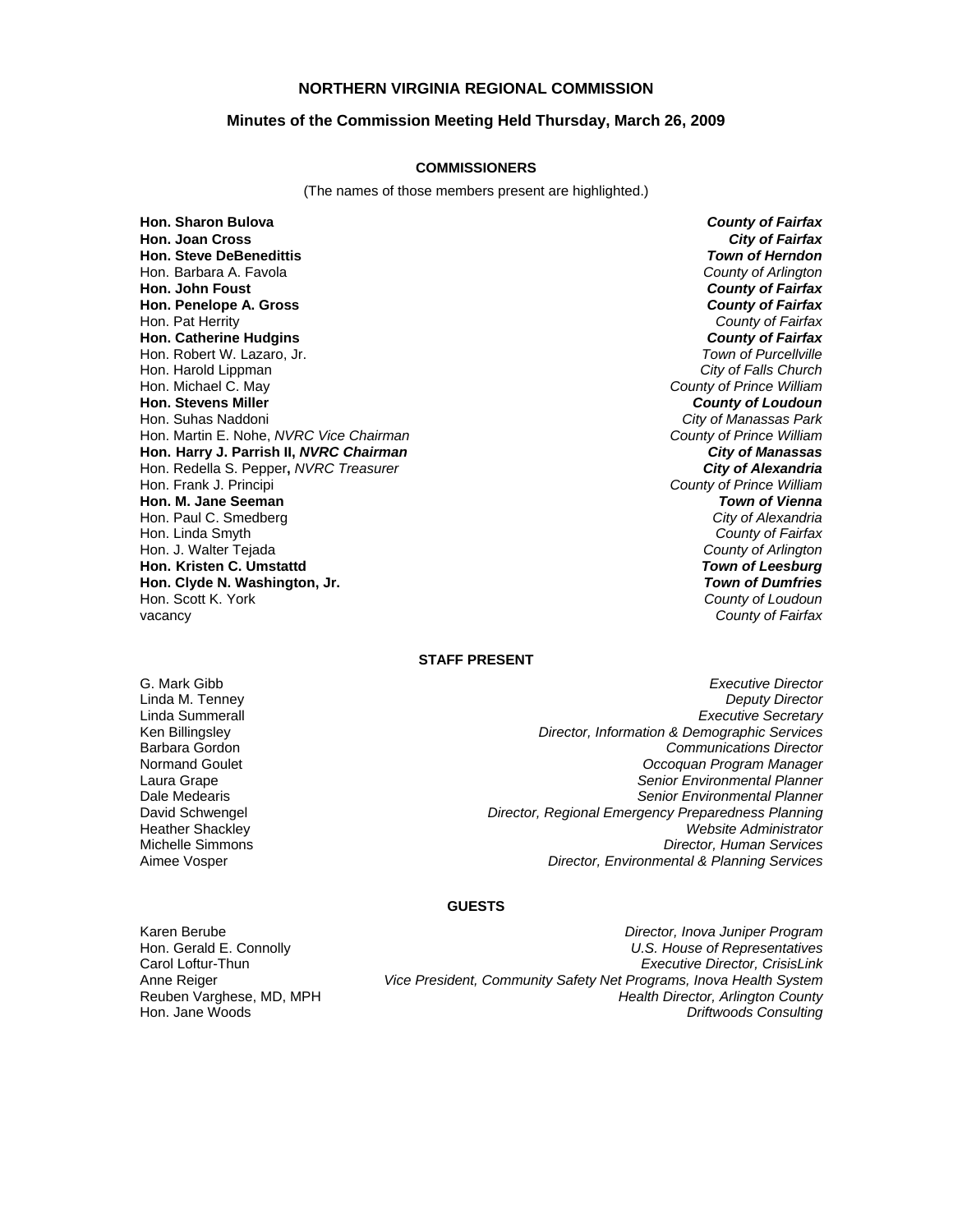| Summary Minutes of the Commission<br>March 26, 2009 |                                                                                                                                                              |
|-----------------------------------------------------|--------------------------------------------------------------------------------------------------------------------------------------------------------------|
| Page 2<br><b>CALL TO ORDER</b>                      | Chairman Parrish called the meeting to order at 7:43 p.m.                                                                                                    |
| PLEDGE OF<br><b>ALLEGIANCE</b>                      | The Pledge of Allegiance was recited by all present.                                                                                                         |
| ROLL CALL                                           | The roll was called and all members present or absent were noted for the record.                                                                             |
| APPROVAL OF<br><b>MINUTES</b>                       | Commissioner Umstattd moved approval of the minutes of the February 26, 2009, meeting<br>of the Commission. The motion was seconded and unanimously carried. |
| <b>PRESENTATIONS</b>                                |                                                                                                                                                              |
| Carol Loftur-Thun                                   | IMPLICATIONS OF CRISISLINK CALL TRENDS FOR THE REGION'S SAFETY NET                                                                                           |

Ms. Loftur-Thun, Executive Director of CrisisLink, the metro D.C. area's call center dedicated to crisis prevention, intervention and response and the 2-1-1 health and human services information center for Northern Virginia, reported on the rise in calls received by CrisisLink regarding anxiety, depression and suicide resulting from the current economic downturn. Nationally, suicides track with the unemployment rate.

Additionally, suicide calls from youth have risen over the past five years, with calls increasing from ninth and tenth graders. In Fairfax County, talk and/or thoughts of suicide among youth are higher than among youth nationally. Suicide is the third leading cause of death for youth.

Ms. Loftur-Thun reported that CrisisLink estimates it saved the region over \$4 million in ambulance, police, 9-1-1, and hospital and treatment costs in FY 2008, as well as leveraging \$500,000 in donated services, space and goods. Through its advocacy, CrisisLink received a state funding increase of \$72,000 in FY 2009 for 2-1-1 in Northern Virginia and level funding for FY 2010. She asked the Commissioners to consider supporting regional, cost-sharing approaches for access to human services through CrisisLink.

*questions & answers* Chairman Parrish asked how the public is made aware of CrisisLink. CrisisLink distributes wallet-sized cards to the jurisdictions' social services departments and to the high schools; uses key words in Internet search engines; media exposure; and development of a new logo targeted to youth.

> Replying to another question, Ms. Loftur-Thun said CrisisLink workers answering 2-1-1 calls provide a minimum of three referrals per need and most calls receive follow-up.

> Commissioner Cross asked how non-English calls are handled. Both the crisis hotline and 2-1-1 calls have access to the AT&T language line — 100 different languages and the 2-1- 1 line has a Spanish-language specialist.

> Commissioner Seeman requested information that the Town of Vienna could use in its newsletter and new resident welcome package to alert its residents of CrisisLink's services.

### *Hon. Gerald Connolly UPDATE ON STIMULUS FUNDING*

Rep. Connolly began with an overview of the administration's economic plan, noting that TARP (Troubled Asset Relief Program) funds were released in two stages: first under the Bush administration as cash infusion to the financial and insurance institutions, and again under the Obama administration to automakers and auto parts suppliers as well as banks. Rep. Connolly added that legislation requiring transparency and accountability for use of TARP funds in connection with the second phase release of funds passed the House but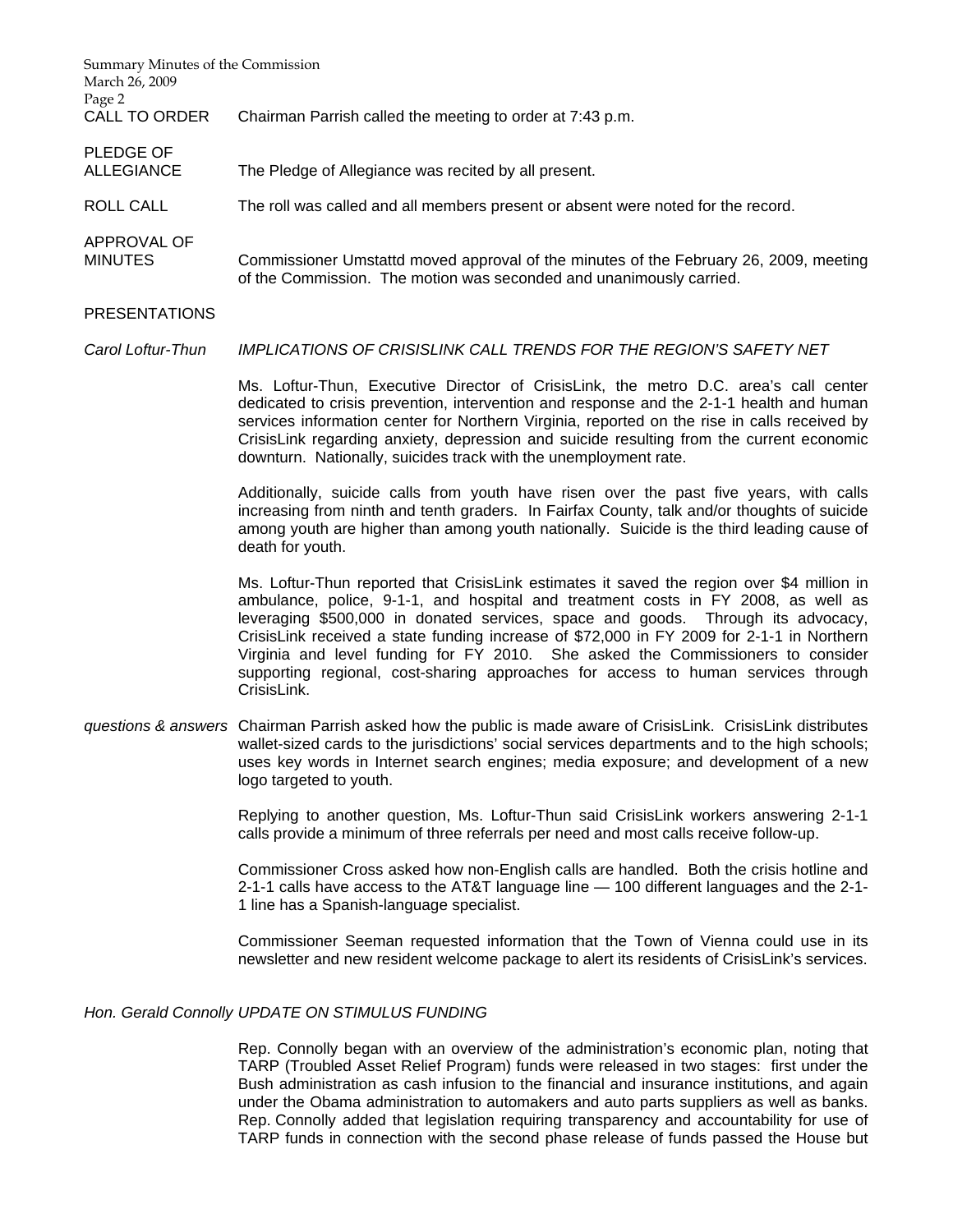not the Senate. Without that legislation, Rep. Connolly said he felt it necessary to vote against the second phase release of TARP funds. Sec. Geithner is talking about creating a troubled asset bank, which was used by the U.S. during the 1990 savings and loan crisis. Rep. Connolly reported that Sweden also used a troubled asset bank, which eventually made money for the Swedish government.

The second major economic piece is the \$797 billion stimulus bill. This legislation pumps a lot of money into school districts; Fairfax County will receive approximately \$50 million directly, with additional money coming through the state formulas. The Commonwealth of Virginia will receive at least \$800 million in transportation infrastructure funds. Rep. Connolly added that the stimulus bill is an earmark-free bill. This bill will create at least 9,000 jobs in his district; the  $8<sup>th</sup>$  and 10<sup>th</sup> Districts will not be far behind. The stimulus bill also provides for investment in green technology and includes more federal funding for Medicaid.

The third bill passed by the new administration is the omnibus bill which continues funding the federal government for federal FY09. It provides funds for transportation, CDBG, the COPS program, SCHIP health insurance for children, among others. This bill is loaded with earmarks including funding for rail to Dulles (among others in the  $11<sup>th</sup>$  Congressional District).

The federal budget will be the next piece of the economic plan, at approximately \$3.6 trillion. It will build on the investments funded under the stimulus bill and contains big, bold initiatives. The final bill will be SAFETEA-LU, a six-year reauthorization for roads, bridges and transit over and above the funding from the stimulus and omnibus bills.

Rep. Connolly talked about the three bills he has introduced:

• Requires U.S. DOT to study extensions of rail down I-95 into Prince William County and along I-66 to Gainesville, and circumferential rail on the Beltway. The bill is co-sponsored by Rep. Moran.

- Extension of HOV lane exception for hybrid vehicles through 2012.
- Revival of the municipal bond market funding.
- *questions & answers* Commissioner Hudgins urged that Congress consider flexibility in accessing transit funds. Rep. Connolly agreed.

Commissioner Gross reported that the National EPA Advisory Committee, on which she serves, is concerned that energy cap-and-trade may reward "bad actors." Rep. Connolly said a panel of economists generally agreed that cap-and-trade is far superior to a carbon tax, adding that Norway found after it imposed a carbon tax that its carbon emissions went up, so it is switching to a cap-and-trade system. He reminded the members that the U.S. has used cap-and-trade for fluorocarbons and acid rain. Rep. Connolly acknowledged that this program will not be easy to administer.

- CONSENT AGENDA Commissioner Umstattd moved approval of the Consent Agenda, consisting of the items outlined below. The motion was seconded and carried unanimously.
	- A. Financial Reports for February 2009
	- B. Resolution No. P09-16: Authorization to Accept Funding from the Commonwealth of Virginia to Support a Regional Pet Shelter Capability
	- C. Resolution No. P09-17: Authorization to Sign Extension of Agreement for Media Buying Services
	- D. Resolution No. P09-18: Authorization to Submit a Technical Assistance Proposal to Virginia Coastal Zone Management Program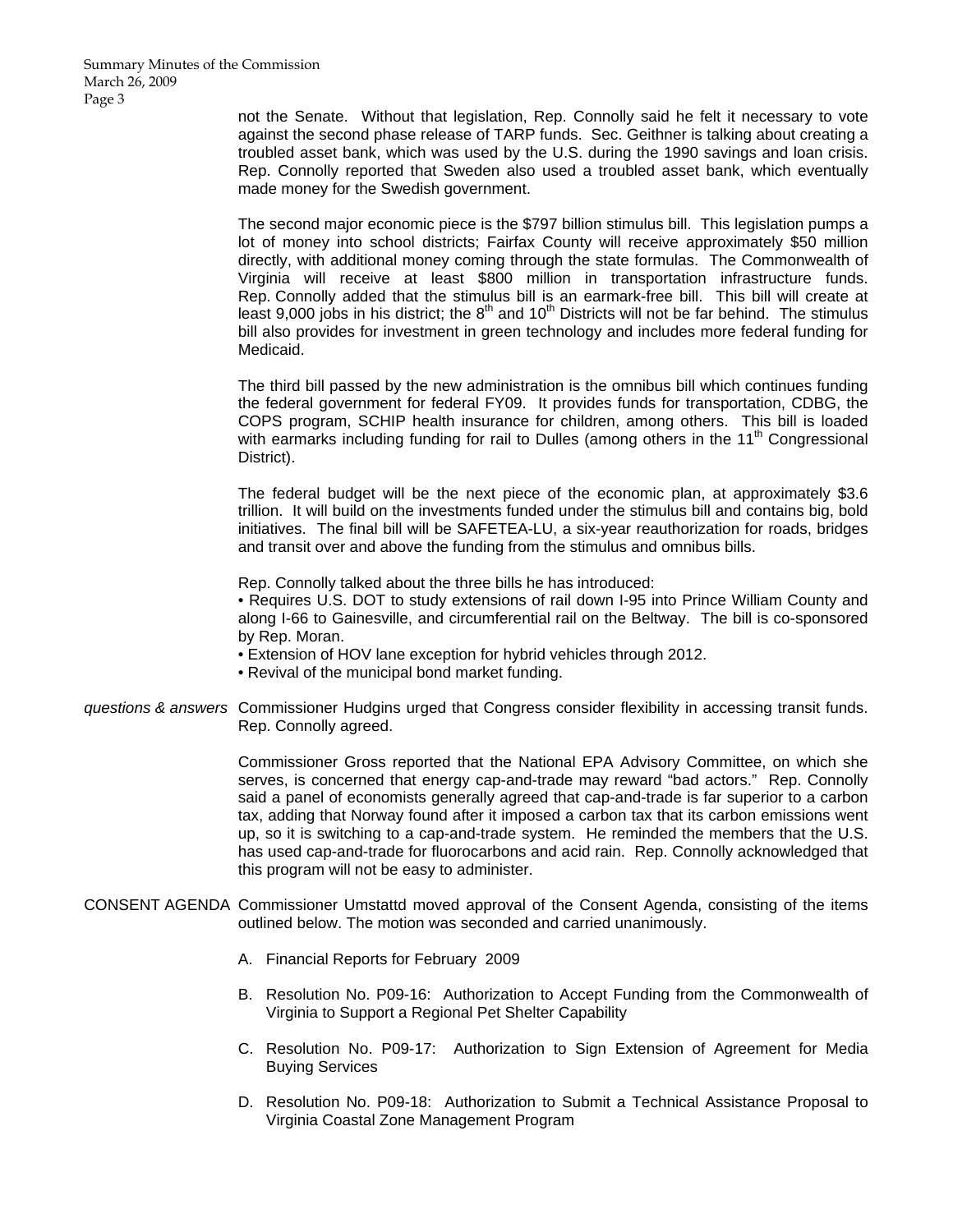- E. Resolution No. P09-19: Authorization to Submit Grant Proposal to the Virginia Coastal Zone Management Program to Research Sustainable Shoreline Community Management in Northern Virginia
- F. Resolution No. P09-20: Authorization to Submit Grant Proposal to the Virginia Coastal Zone Management Program to Develop the Northern Virginia Conservation Corridor Plan

# EXECUTIVE DIRECTOR'S

REPORT Mr. Gibb announced that Inova Health System will open a new AIDS clinic in Arlington next month. He introduced Karen Berube, Director of the Inova Juniper Program, and Anne Reiger, Vice President for Inova's Community Safety Net Programs. Ms. Berube noted that Inova operates AIDS clinics in all parts of Northern Virginia, having opened a clinic in Manassas last year, with additional clinics in Dumfries, Mount Vernon, Springfield, Herndon and Reston. The Arlington clinic will be a full-service, "one-stop" clinic for HIV/AIDS patients.

> Dr. Reuben Varghese, Health Director for Arlington County, added that the Northern Virginia health directors have been working with Michelle Simmons, NVRC's Director of Human Services, to transition Whitman-Walker's Northern Virginia clients to other service providers. Additionally, Whitman-Walker's Northern Virginia staff have been working with the health directors on the transition, and the nurse and eligibility worker from Whitman-Walker Northern Virginia have been hired by Inova for its Arlington clinic. Ms. Simmons acknowledged Inova, Loudoun and Alexandria Health Departments, and FAHASS in Fredericksburg for taking these clients.

Mr. Gibb distributed a copy of his report and reviewed updates on:

• NVRC's Northern Virginia Community Energy Plan Workshop was held March 25 at the German Embassy. The workshop builds on the Commission delegation's trips to Germany and explored the development and implementation of the plan. Community Energy Plans integrate energy-efficient buildings and housing, generation and distribution of renewable energy, as well as development of mixed and compact land uses that are built around transit centers and have short- and long-term energy efficiency and greenhouse gas emissions reduction targets.

 Commissioner Bulova reported that she had attended the morning session and was extremely impressed, and believes this plan could be applied to the planning for redevelopment of Tyson's Corner and other areas in Fairfax County. Chairman Parrish noted that lower energy costs will improve competitiveness, both for companies and nations.

- NVRC hosted a passive housing seminar earlier in the month for 40 architects, planners and "green" building officials and the potential for developing passive housing in Northern Virginia.
- Comparative information on proposed local budgets for FY10 is posted on the Commission's website at [www.novaregion.org/budget](http://www.novaregion.org/budget).
- Update on Regionalizing Services The Northern Virginia Human Service Officials (HSOs) believe collaboration can help improve services in the community and maximize state funding for services under the Comprehensive Services Act (CSA). The HSOs presented their ideas to the local CSA policy making bodies at the March 11 Northern Virginia CSA Forum.

 At their March 19 meeting, the Northern Virginia Chief Administrative Officers received a report from the jurisdictions' library directors that will be presented to the Commission in April.

- The Census Bureau has requested NVRC's assistance with its planning for conducting the 2010 Census in Northern Virginia. NVRC staff will create a series of jurisdictional maps, with accompanying statistical information, showing where new population growth has taken place in the past decade.
- Staff released a new map of the Occoquan area showing updated land use analysis.